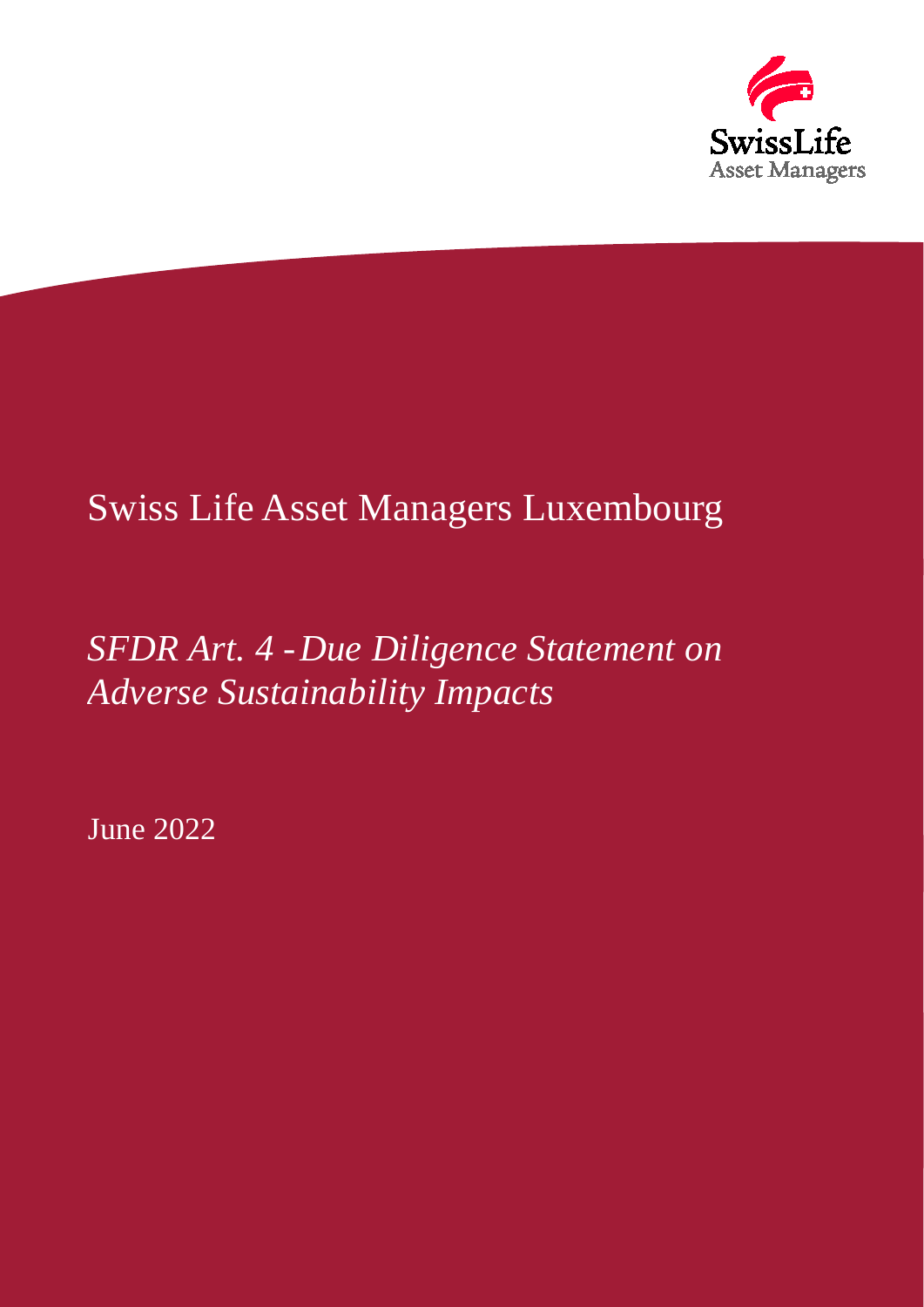### Swiss Life Asset Managers Luxembourg Due Diligence Statement on Adverse Sustainability Impacts

Swiss Life Asset Managers Luxembourg Due Diligence Statement has been adopted by the Management Committee of Swiss Life Asset Managers Luxembourg on 23 February 2021. It covers the period from 10. March 2021 onwards. The Due Diligence Statement has been revised in June 2022 and the next periodic revision of this statement/policy is expected to take place by 30 June 2023 or *ad hoc* as appropriate.

This statement is based on internationally recognized standards for due diligence and reporting, in particular on the UN Global Compact (UNGC). In addition, Swiss Life Asset Managers adheres to the following due diligence / transparency standards which are relevant in the context of responsible investment:

- Principles for Responsible Investment (PRI)
- International Corporate Governance Network (ICGN)
- Task Force on Climate-related Financial Disclosure (TCFD)

Swiss Life Asset Managers is currently further developing its due diligence approach to human right to meet the standards of the UN Guiding Principles on Business and Human Rights and the OECD Guidelines for Multinational Enterprises.

#### *Adverse Sustainability Impacts*

At Swiss Life Asset Managers and Swiss Life Asset Managers Luxembourg, adverse impacts of an investment decision on sustainability factors ("**Adverse Sustainability Impacts**") are adequately considered during the investment decision process. Sustainability factors' mean, environmental, social and employee matters, respect of human rights, anti-corruption and anti-bribery matters. Swiss Life Asset Managers and Swiss Life Asset Managers Luxembourg are prudent asset managers and recognize that their investment management activities may have Adverse Sustainability Impacts.

Swiss Life Asset Managers and Swiss Life Asset Managers Luxembourg assess and monitor Adverse Sustainability Impacts with adverse sustainability indicators. They have procedures in place to identify how investment management activities are linked to Adverse Sustainability Impacts and how to prevent, mitigate and remediate them.

As encouraged by internationally recognized due diligence standards, Swiss Life Asset Managers and Swiss Life Asset Managers Luxembourg prioritize Adverse Sustainability Impacts into so called "**Principal Adverse (Sustainability) Impacts" / "PAIs"** based on their severity, probability of occurrence, and the overall risk appetite.

Broad-based and meaningful data availability (incl. continuously improving data coverage) are increasingly important in this prioritization.

For example, climate change is one of the most severe and likely environmental risk at global level and the ac-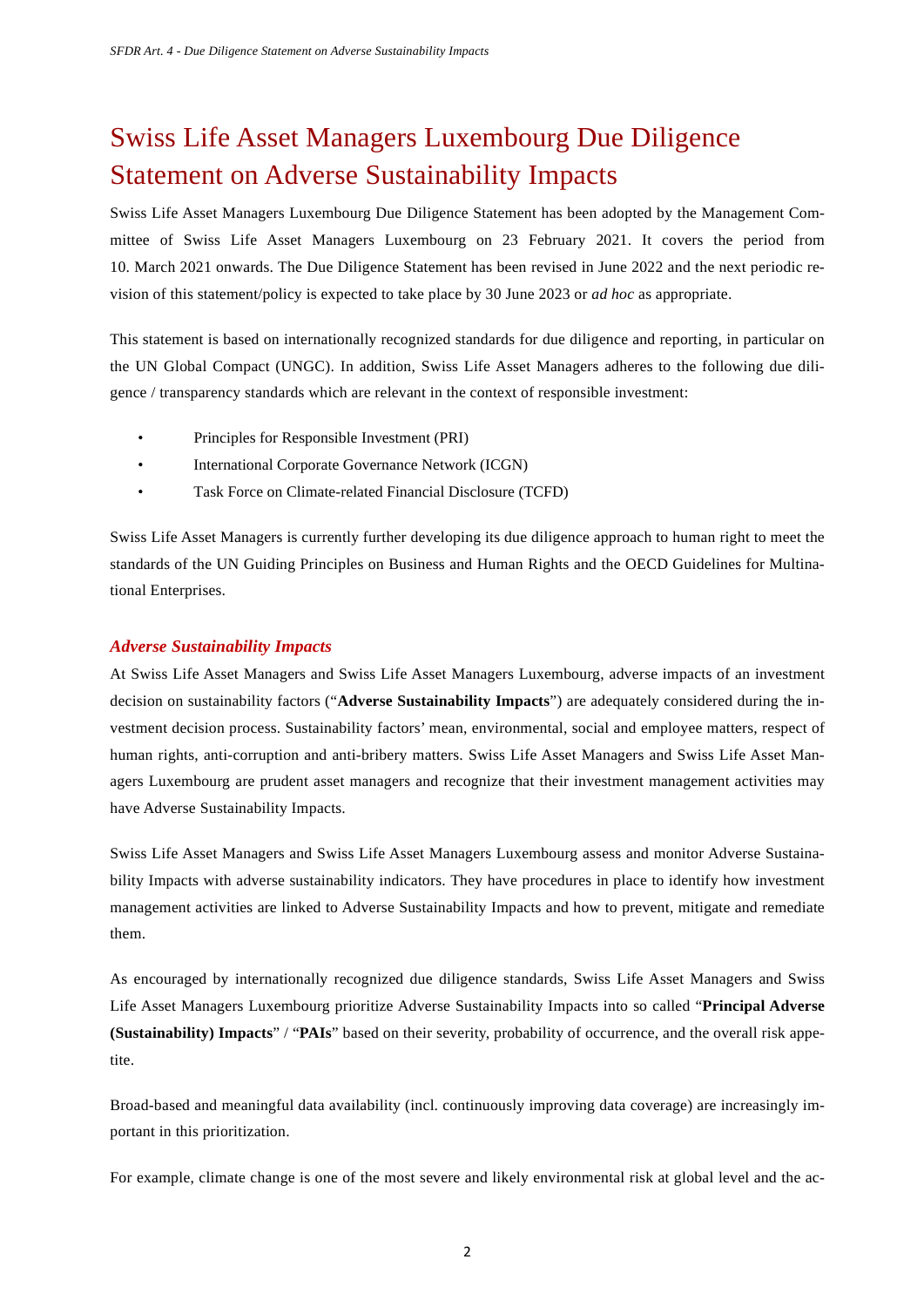tivities that Swiss Life Asset Managers and Swiss Life Asset Managers Luxembourg finance do contribute to greenhouse gas emissions to a certain extent. The real estate industry is responsible for 40% of energy con-sumption and 36% of CO2 emissions in the European Union<sup>[1](#page-2-0)</sup>. As 31% of the assets under management at Swiss Life Asset Managers are invested into the real estate area<sup>[2](#page-2-1)</sup>, Swiss Life Asset Managers and Swiss Life Asset Managers Luxembourg acknowledge to play a part in reducing the indirect contribution to climate change and to foster a less carbon intensive real-estate industry.

For securities, Swiss Life Asset Managers and Swiss Life Asset Managers Luxembourg have adopted a thermal coal phase-out strategy. To manage the risk of stranded assets, Swiss Life Asset Managers and Swiss Life Asset Managers Luxembourg have decided not to undertake new investments in companies that derive more than 10% of revenues from mining, extraction or selling of thermal coal. In addition, the development of the exposure of our investments towards climate risk is monitored on the basis of selected carbon metrics (e.g. carbon intensity and absolute carbon emissions).

Further information on these topics are available here:

<https://www.swisslife-am.com/en/home/company/engagement/responsible-investment.html>

#### *Principal Adverse (Sustainability) Impacts / PAIs*

Swiss Life Asset Managers and Swiss Life Asset Managers Luxembourg have identified the following sustainability issues as the most relevant Adverse Sustainability Impacts, ("Principal Adverse (Sustainability) Impacts/PAIs") to focus on:

- 1. **Climate and environmental-related indicators** based on the following adverse sustainability indicators:
	- o Greenhouse gas emissions
	- o Energy Performance
- 2. **Social and employee, respect for human rights, anti-corruption and anti-bribery matters**  based on the following adverse sustainability indicator:
	- o Social and employee matters
	- o Human Rights

The prioritization of the PAIs (and the key performance indicators ("**KPIs**") derived from the PAIs) as well as the applied metrics related thereto may vary for different asset classes and there may be re-prioritization over time. This is *inter alia* related to the fact that both, data availability and data quality on the PAIs vary across asset classes and will further evolve over time. Furthermore, dedicated investment funds and other financial products managed by Swiss Life Asset Managers Luxembourg and other asset management companies of Swiss Life Asset Managers may focus on other or additional PAIs as described in the respective product documentation.

<span id="page-2-0"></span><sup>&</sup>lt;sup>1</sup> Source: International Energy Agency

<span id="page-2-1"></span><sup>&</sup>lt;sup>2</sup> [Swisslife Responsible Investment Report](https://www.swisslife-am.com/content/dam/slamch/esg_global/responsible-investment-report-2022/SwissLife_AM_Responsible%20Investment%20Report%202021_en_WEB.pdf)  $2021 - p6$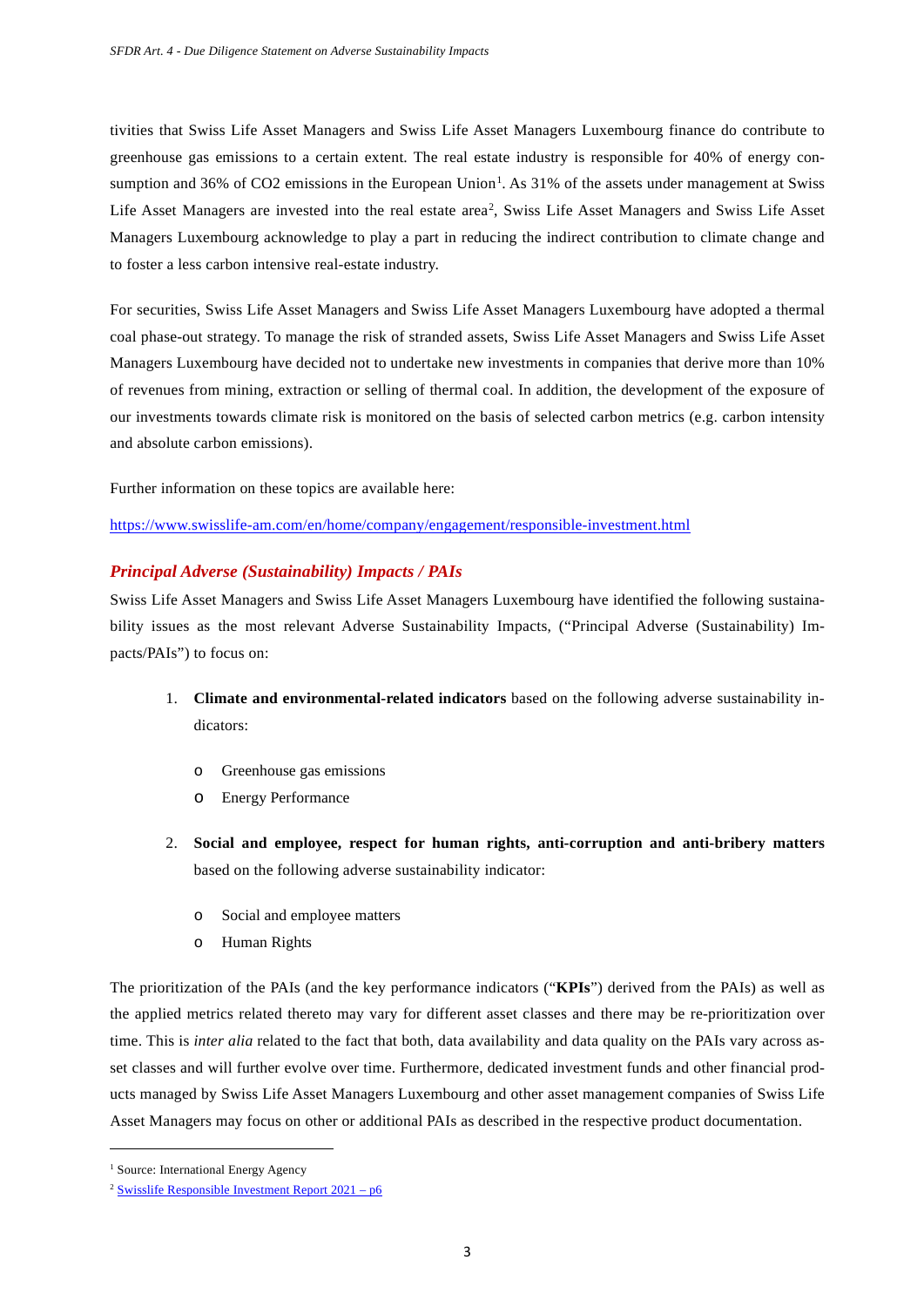The above stated PAIs are solely monitored for directly held assets. Indirect assets as for example fund of funds or other external financial instruments are currently out of scope. However, Swiss Life Asset Managers and Swiss Life Asset Managers Luxembourg generally expect external asset managers or externally active managed investment funds in which Swiss Life Asset Managers and Swiss Life Asset Managers Luxembourg invest to have adequate due diligence procedures on negative sustainability impacts as its own.

#### *Governance*

This Due Diligence Statement on Adverse Sustainability Impacts forms part of Swiss Life Asset Managers responsible investment approach which is steered by a functional ESG Board that reports to Swiss Life's Group Chief Investment Officer of Swiss Life. The ESG Board makes recommendations and advises the Executive Committee of Swiss Life Asset Managers generally on ESG matters, including but not limited to adverse sustainability impacts. The Executive Committee is ultimately responsible for Swiss Life Asset Managers' responsible investment approach across all asset classes.

Swiss Life Asset Managers Luxembourg is responsible for the ESG strategy of each product for which it acts as AIFM / Management Company, its implementation, aligned and coordinated with the overarching Responsible Investment approach. Within that approach, Swiss Life Asset Managers Luxembourg reflects ESG factors provided that they are compatible with the strategic orientation of the individual product and/or the investment scope of its investors. Furthermore, Swiss Life Asset Managers Luxembourg ensures that this is done in accordance with Luxembourg legal and regulatory requirements and that sustainability (including but not limited to the consideration of sustainability risks) is adequately embedded in its governance.

#### *Actions taken during the reference period and Actions envisaged for the next reference period*

Swiss Life Asset Managers and Swiss Life Asset Managers Luxembourg are currently gathering the information regarding the measures which have been taken in relation to the PAIs. The Due Diligence Statement on Adverse Sustainability Impacts will be updated as soon as possible to provide the measures taken.

However, a set of actions has been defined to improve the management of the PAIs:

- **Securities** Current situation: The green investment program was initiated at Swiss Life Asset Managers to improve the PAIs of the proprietary insurance asset fixed income portfolio. Its objectives encompass carbon intensity monitoring, green bond investments and thermal coal exclusions. The latter has been adopted by Swiss Life Asset Managers Luxembourg together with exclusion of companies involved in the construction, development and purchase of controversial weapons. Further, we enhanced our engagement efforts not only in the proxy voting process, where we analyze environmental or social voting items of our equity holdings, but we have also joined ClimateAction100+ to collaborate in climate-related company dialogue. For the next reference period, we are planning to further elaborate our engagement approach, especially in the area of fixed income. Further, integration of climate-related metrics in internal and client reporting is in focus.
- **Real Estate** Current situation: Considering the whole property investment cycle, we believe PAIs can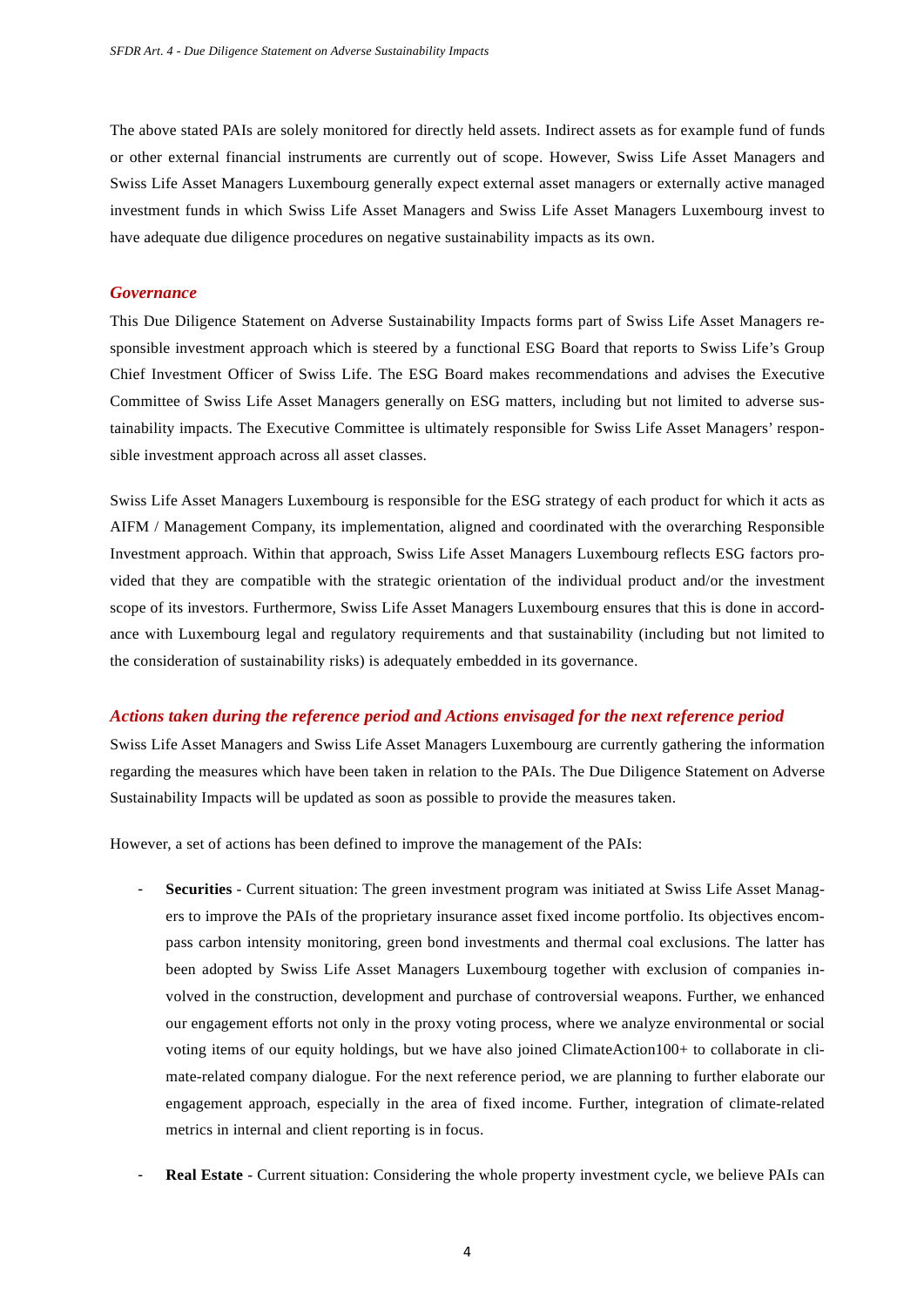be managed best in a combined approach which covers acquisition, construction and operation. The first has been addressed with an encompassing incorporation of PAIs in the due diligence process of each property acquisition following the most relevant KPIs as defined by Swiss Life Asset Managers Luxembourg. The latter is targeted on multiple levels. Addressing for example the adverse sustainability impact greenhouse gas emissions, we analyze the portfolio carbon emissions and seek to set reduction potential encompassing the whole real estate portfolio. For the next reference period, we are planning to increase ESG performance data transparency and coverage; define measurable targets for our carbon reduction path and monitor performances against those targets. Further, tenant's engagement (dialogue and satisfaction) is also in focus.

- **Infrastructure -** Current situation: PAIs are managed trough due diligence, exclusions, benchmarking of portfolio companies in independent surveys and execution of an ESG strategy which aims to minimize PAIs through ESG actions in ongoing asset management. A plan that encompasses environmental, social and governance goals and actions is implemented for infrastructure assets before investing is carried out by Swiss Life Asset Managers Luxembourg, based off due diligence findings. KPI tracking is being rolled out currently, with greenhouse gas emissions among the indicators to be systemically tracked and reduced. For the next reference period, we are planning further elaborate and implement our engagement approach.

#### *Engagement Practices and Engagement Policy*

Swiss Life Asset Managers and Swiss Life Asset Managers Luxembourg consider engagement as an integral part of its responsible investment approach. The engagement activities are based on the active stewardship principle. Swiss Life Asset Managers dedicated engagement policy is available here:

#### https://www.swisslife-am.com/en/home/company/engagement/responsible-investment.html

The engagement policy is complemented by Swiss Life Asset Managers Luxembourg voting policy. The policy is available here:

[https://www.swisslife-am.com/content/dam/slam/documents\\_publications/Policies-Countries-Legal-](https://www.swisslife-am.com/content/dam/slam/documents_publications/Policies-Countries-Legal-Entities/LUX-Funds/lux-funds-2020/SLAM%20LUX%20Voting%20Rights%20Policy.pdf)[Entities/LUX-Funds/lux-funds-2020/SLAM%20LUX%20Voting%20Rights%20Policy.pdf](https://www.swisslife-am.com/content/dam/slam/documents_publications/Policies-Countries-Legal-Entities/LUX-Funds/lux-funds-2020/SLAM%20LUX%20Voting%20Rights%20Policy.pdf)

#### *International Standards*

Swiss Life Group, or Swiss Life Asset Managers is a signatory of or member of the following initiatives which are inter alia setting standards and best practice relevant for responsible investing in the asset management industry:

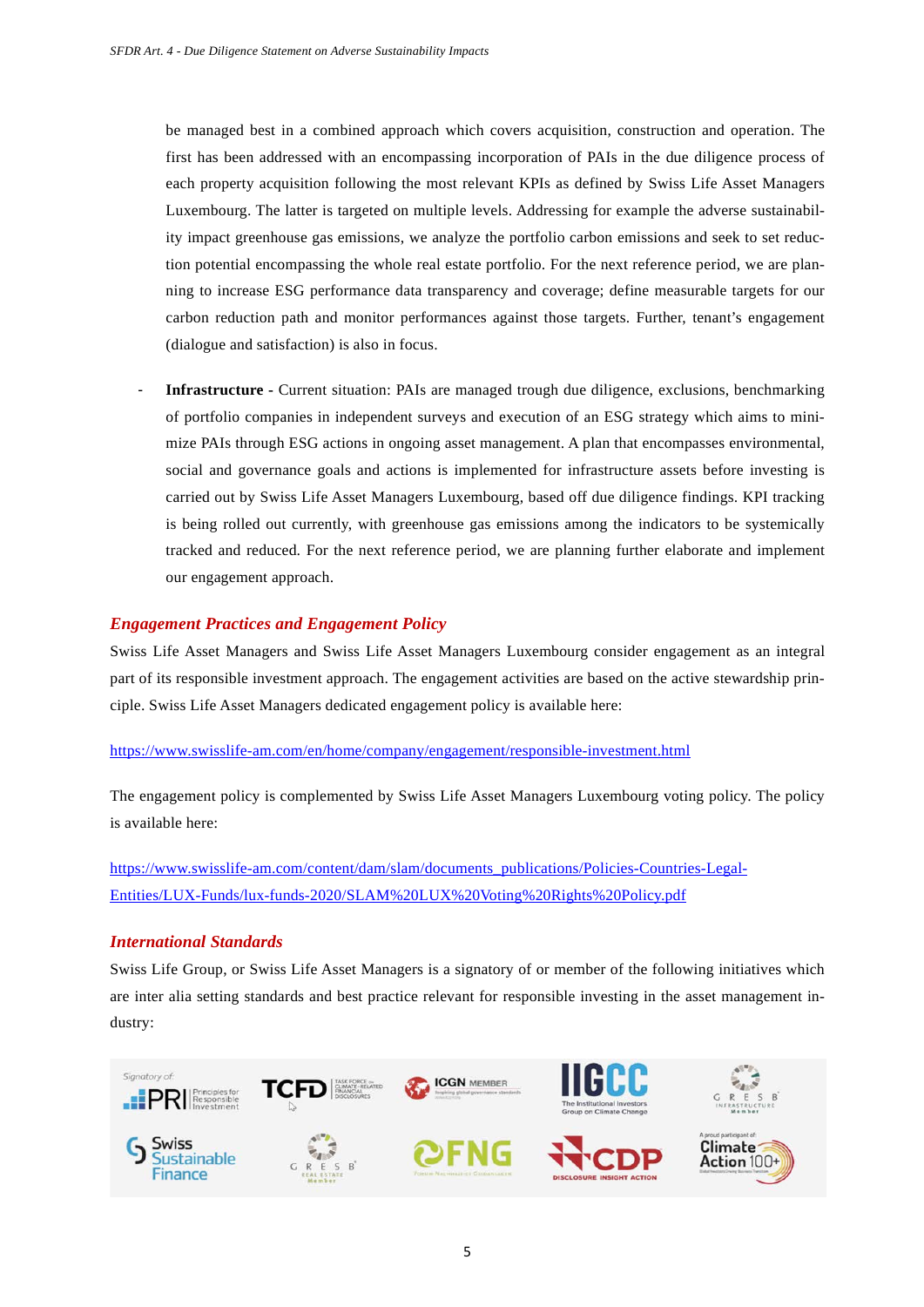"Swiss Life Asset Managers" is the brand name for the Swiss Life Group's asset management activities.

SFDR requires Swiss Life Asset Managers Luxembourg to disclose certain information on the consideration of adverse sustainability impacts of investment decisions on sustainability factors at our firm.